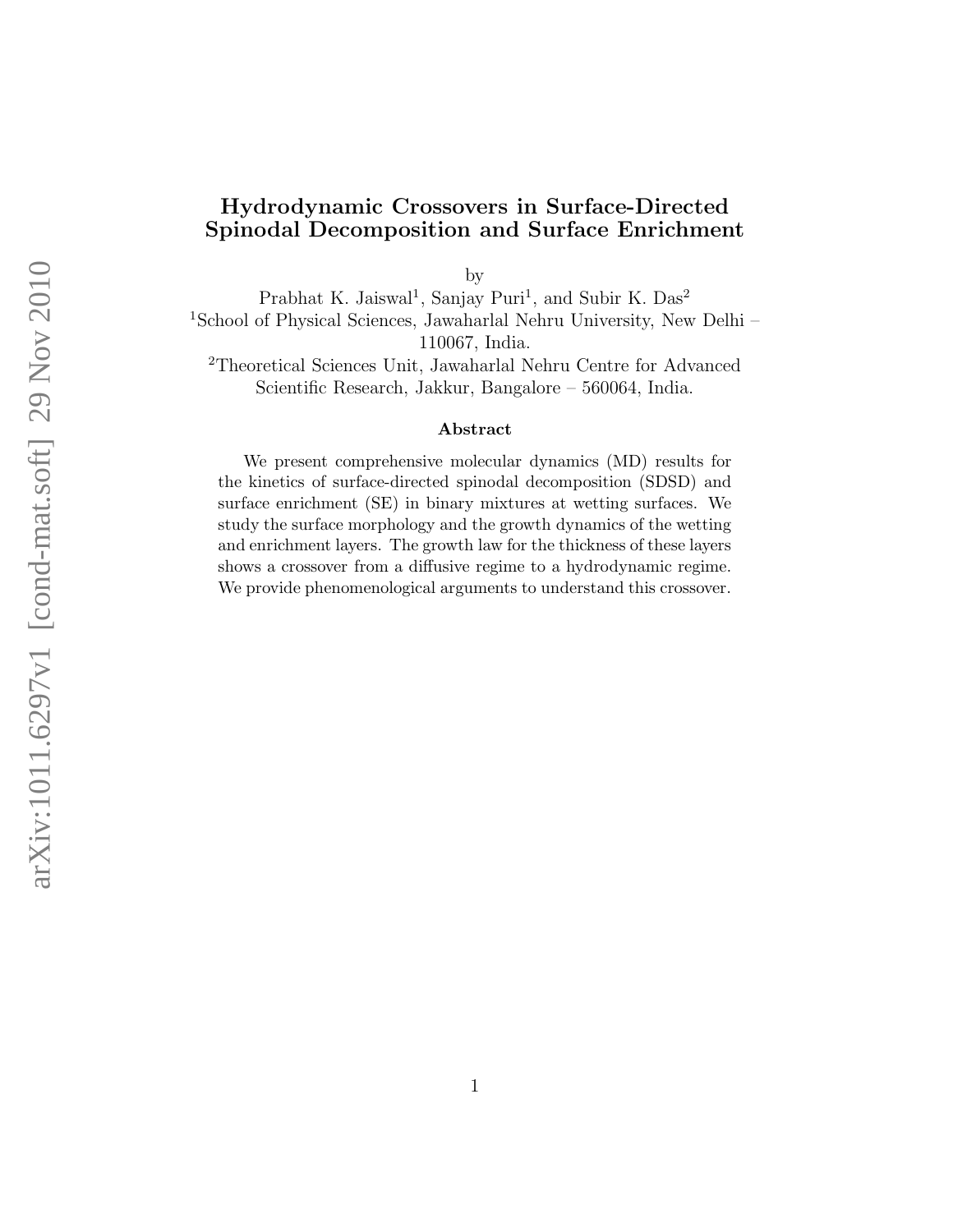A rich class of physical phenomena occurs when a homogeneous binary  $(AB)$  mixture is placed in contact with a surface  $(S)$ . In many cases, the surface has a preferential attraction for one of the components of the mixture (say  $A$ ). If the mixture is immiscible, the homogeneous bulk is unstable to phase separation and segregates into growing A-rich and B-rich domains. The surface becomes the origin of surface-directed spinodal decomposition  $(SDSD)$  waves which propagate into the bulk  $[1, 2, 3, 4, 5, 6, 7, 8, 9, 10, 11]$ . The system evolves into a *partially wet* (PW) or *completely wet* (CW) equilibrium morphology, depending upon the relative interaction strengths among  $A, B$  and  $S$  [12, 13, 14, 15]. In the PW morphology, the interface between the A-rich and B-rich domains meets the surface at a contact angle determined by Young's condition [16]. In the CW morphology, the A-rich phase expels the B-rich phase from the surface, and the AB interface is parallel to the surface. On the other hand, if the mixture is miscible, the emergent morphology consists of a thin *surface enrichment* (SE) layer followed by an extended depletion layer [17, 18, 19, 20]. The kinetics of SDSD and SE are of great technological and scientific importance, and find application in the fabrication of nanostructures, layered materials, composites, etc.

Many experiments on SDSD and SE involve polymer or fluid mixtures, where hydrodynamic effects play an important role. For bulk phase-separation kinetics, it is well known that hydrodynamics has a drastic effect on the intermediate and late stages [21, 22]. The coarsening domains with size  $L(t)$ show a power-law growth,  $L(t) \sim t^{\phi}$ , with the exponent  $\phi$  changing from 1/3 (diffusive regime) to 1 (viscous hydrodynamic regime) to 2/3 (inertial hydrodynamic regime) [23, 24, 25]. However, there is no analogous understanding of the role of fluid velocity fields in SDSD and SE [26, 27]. In this paper, we present comprehensive molecular dynamics (MD) results for the kinetics of SDSD and SE. Our MD simulations clearly demonstrate a sharp crossover from a diffusive regime to a viscous hydrodynamic regime in both SDSD and SE. These results are of great relevance for experimentalists in this area, and provide a framework to understand the observation of diverse growth exponents in experiments.

We consider a binary  $(AB)$  fluid mixture of point particles confined in a box of volume  $V = L \times L \times D$ . Periodic boundary conditions are applied in the x and y directions. An impenetrable surface is present at  $z = 0$ , which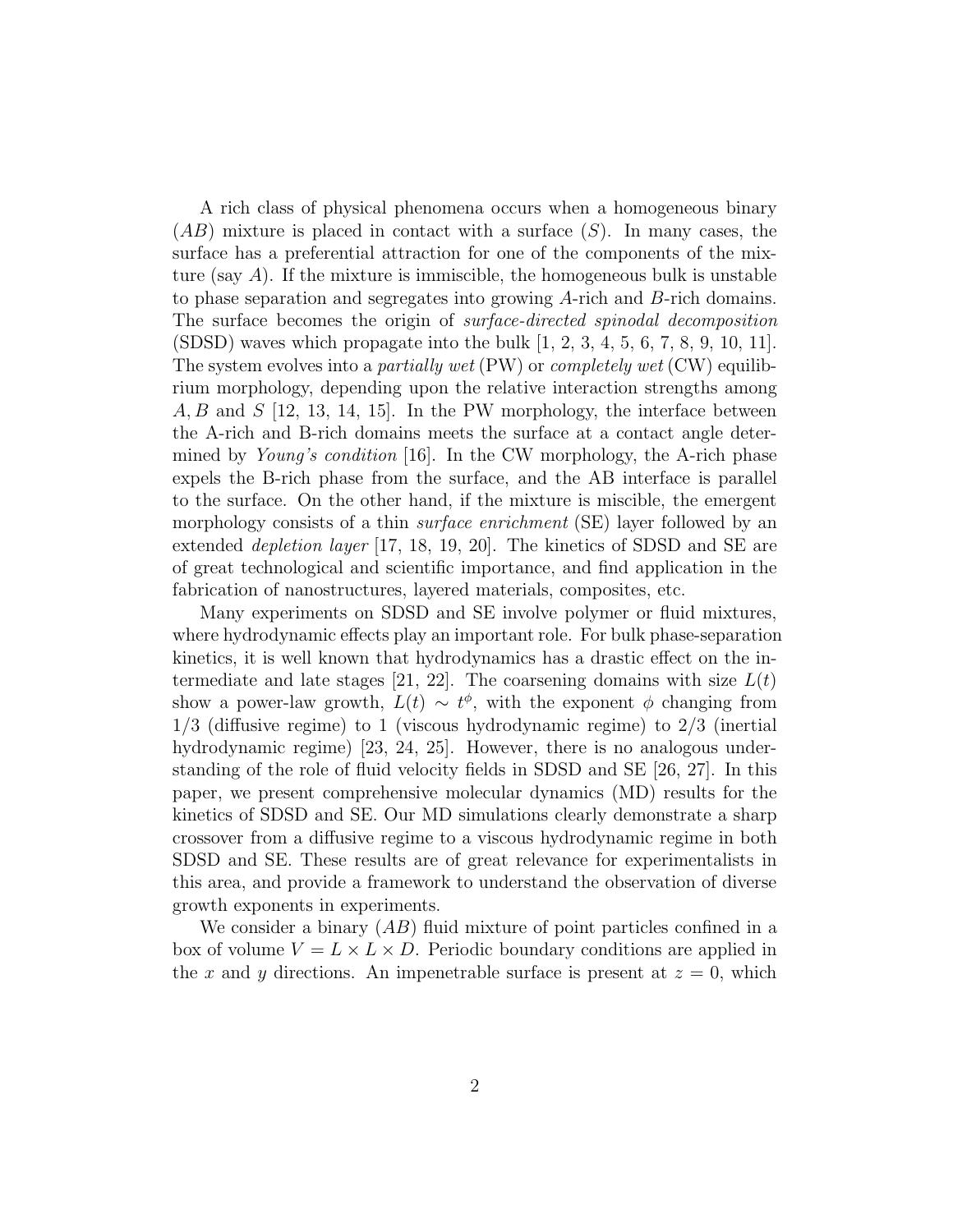gives rise to an integrated Lennard-Jones (LJ) potential  $(\alpha = A, B)$ :

$$
u_w(z) = \frac{2\pi n \sigma^3}{3} \left[ \frac{2\epsilon_r}{15} \left( \frac{\sigma}{z'} \right)^9 - \delta_\alpha \epsilon_a \left( \frac{\sigma}{z'} \right)^3 \right],\tag{1}
$$

where n is the fluid density, and  $\sigma$  is the LJ diameter. In Eq. (1),  $\epsilon_r$  and  $\epsilon_a$  are the strengths of the repulsive and attractive parts of the surface potential. We set  $\delta_A = 1$  and  $\delta_B = 0$ , i.e., A particles are attracted at large distances, whereas B particles are only repelled. Further,  $z' = z + \sigma/2$  so that the singularity of  $u_w(z)$  occurs at  $z = -\sigma/2$  (outside the box). A similar surface is present at  $z = D$  with  $z' = D + \sigma/2 - z$ , and  $\delta_A = \delta_B = 0$ , i.e., both A and B particles are repelled. The simulation box corresponds to a semi-infinite geometry [7]: the generalization to any other geometry is straightforward.

The particles in the system interact with LJ potentials  $(\alpha = A, B)$ :

$$
u(r_{ij}) = 4\epsilon_{\alpha\beta} \left[ \left(\frac{\sigma}{r_{ij}}\right)^{12} - \left(\frac{\sigma}{r_{ij}}\right)^{6} \right],
$$
 (2)

where  $r_{ij} = |\vec{r}_i - \vec{r}_j|$ . We set the interaction parameters as  $\epsilon_{AA} = \epsilon_{BB}$  $2\epsilon_{AB} = \epsilon$ . The bulk phase diagram for this potential is well known [28, 29, 30]. We use the truncated LJ potential with  $r_c = 2.5\sigma$  – this potential is shifted and force-corrected [31]. We consider a critical composition with  $N_A = N_B$  =  $N/2$ . The system is a high-density incompressible fluid with  $n = N/V = 1$ . The particles have equal masses  $(m_A = m_B = 1)$ ; and we set  $\sigma = 1, \epsilon =$ 1,  $k_B = 1$  so that the MD time unit is  $t_0 = \sqrt{m\sigma^2/(48\epsilon)} = 1/\sqrt{48}$ .

The MD runs were performed using the Verlet velocity algorithm [32] with a time-step  $\Delta t = 0.07$  in MD units. We maintain the temperature  $(T)$  via the Nosé-Hoover thermostat which is known to preserve hydrodynamics [32, 25]. The homogeneous initial state for a run was prepared by equilibrating the system at high T with periodic boundary conditions in all directions. At time  $t = 0$ , the system is quenched to  $T < T_c$  for SDSD  $(T_c \simeq 1.423)$  or  $T > T_c$  for SE, and the surfaces are introduced at  $z = 0, D$ . We can also consider initial conditions where the mixture at high T has been equilibrated with the surfaces at  $t < 0$ . In that case, a thin enrichment layer arises at  $z = 0$  – this layer vanishes at very high values of T. When the system is quenched, this very thin initial layer rapidly becomes part of the wetting or enrichment layers which grow from the surface.

First, we present results for the kinetics of SDSD. The system size was  $L^2 \times D$  with  $L = 48, D = 48 (N = 110592)$ . The surface potential parameters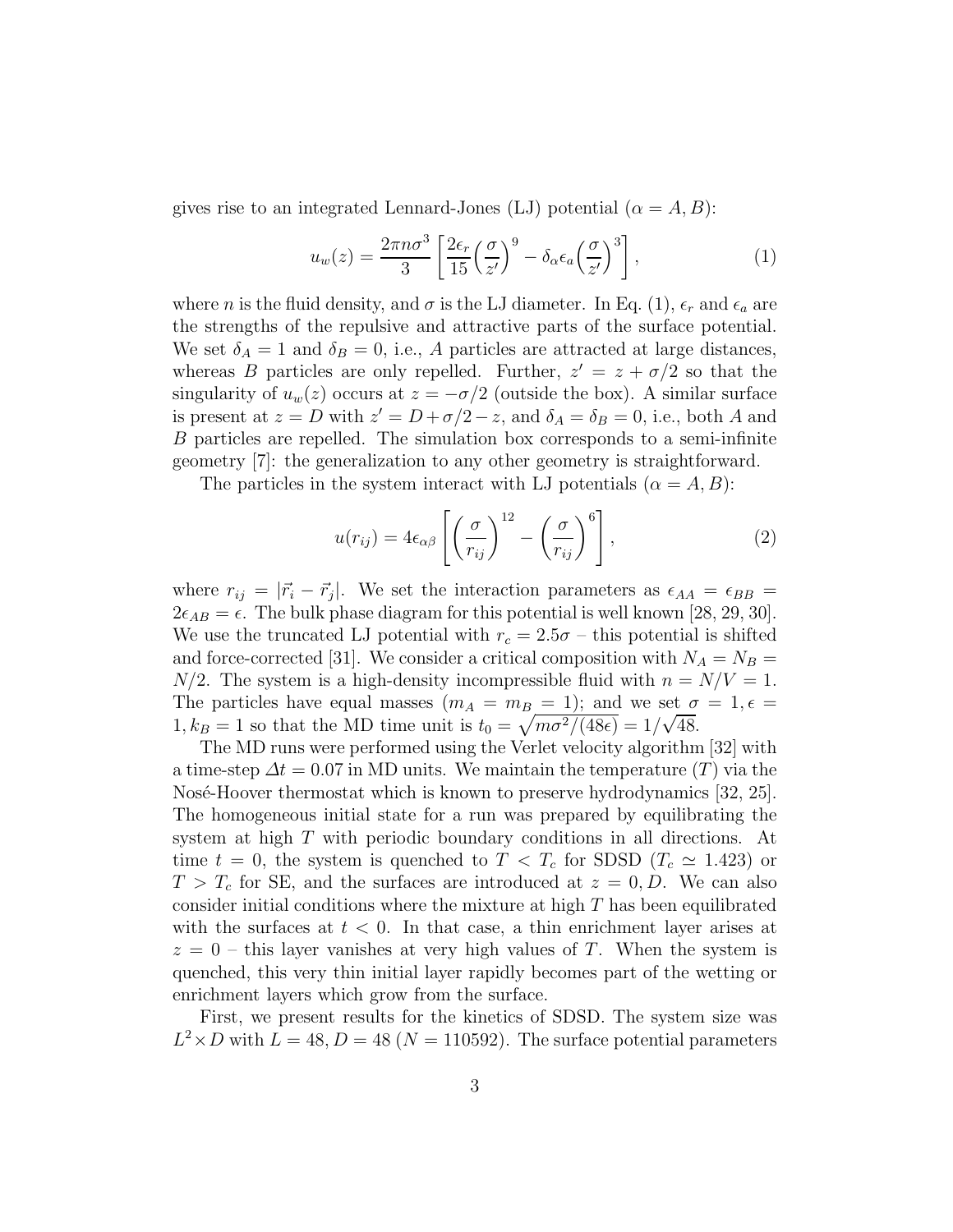were  $\epsilon_r = 0.5, \epsilon_a = 0.6$ , and the quench temperature was  $T = 1.0 \simeq 0.7T_c$ . Equilibrium wetting phenomena for this model have been studied by Das and Binder [33], who observed a first-order wetting transition at the temperatures of interest. The above parameters correspond to a CW morphology in equilibrium. In Fig. 1, we show the laterally-averaged depth profiles  $[\psi_{av}(z, t)]$ vs. z and the evolution snapshots (inset). The snapshot at  $t = 2800$  shows the formation of an A-rich wetting layer at the surface  $(z = 0)$  in conjunction with phase separation in the bulk. This wetting layer propagates into the bulk, as seen from the depth profiles. The order parameter  $\psi(\vec{r},t)$  is defined from the local densities as  $\psi(\vec{r}, t) = (n_A - n_B)/(n_A + n_B)$ . The quantity  $\psi_{av}(z, t)$  is obtained by averaging  $\psi(\vec{r}, t)$  in the x, y directions (parallel to the surface), and further averaging over 50 independent runs. In the bulk, the spinodal decomposition wave-vectors are randomly oriented – the above procedure yields  $\psi_{av} \simeq 0$ . Near the surface, we see a structured morphology consisting of a wetting layer at the surface, depletion layer adjacent to it, etc. This layered structure propagates into the bulk. These SDSD profiles have been observed in many experiments on this problem [1, 2, 3, 4, 5].

An important characteristic of the SDSD profiles is the time-dependence of the wetting-layer thickness  $R_1(t)$ . This is defined as the first zero-crossing of the laterally-averaged depth profiles in Fig. 1. In Fig. 2, we plot  $R_1(t)$ vs.  $t$  for the evolution shown in Fig. 1. The growth dynamics is power-law,  $R_1(t) \sim t^{\theta}$ , with  $\theta \simeq 1/3$  for  $t \lesssim 2000$  and  $\theta \simeq 1$  for  $t \gtrsim 2000$ . For these system sizes, we can go up to  $t \approx 3000$  before encountering finite-size effects due to the lateral domain size becoming an appreciable fraction of the system size L.

How can one understand this crossover? At early times, the wetting layer grows by the diffusive transport of A from bulk domains of size  $R \sim (\sigma t)^{1/3}$ (with chemical potential  $\mu \simeq \sigma/R$ ,  $\sigma$  being the surface tension) to the flat surface layer of size  $\approx \infty$  (with  $\mu \approx 0$ ). If we neglect the very early potentialdependent growth regime [34], we have

$$
\frac{dR_1}{dt} \simeq \frac{\sigma}{Rh} \simeq \frac{\sigma}{RR_1},\tag{3}
$$

where  $h \sim R_1$  is the thickness of the depletion layer (see Fig. 1). From Eq. (3), we readily obtain the Lifshitz-Slyozov (LS) growth law:  $R_1 \sim (\sigma t)^{1/3}$ . At later times, bulk tubes establish contact with the wetting layer and material is pumped hydrodynamically to the surface. The subsequent growth is analogous to that in phase separation of fluids – we expect  $R_1(t) \sim t$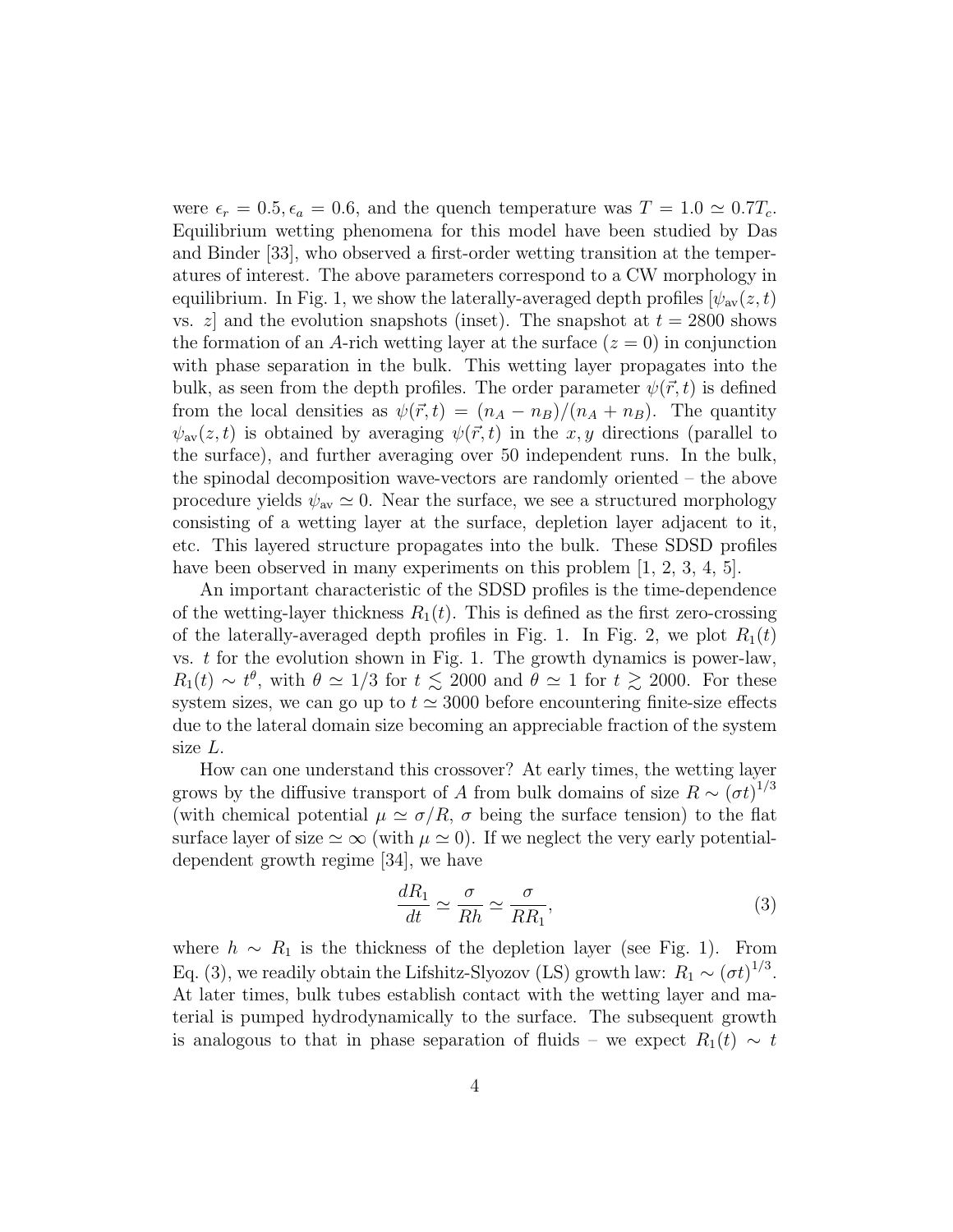(viscous hydrodynamic regime) which crosses over to  $R_1(t) \sim t^{2/3}$  (inertial hydrodynamic regime). The latter stage is presently not accessible via MD simulations [25], due to computational limitations. However, our results for wetting-layer dynamics in Fig. 2 appear to access the viscous regime, albeit in a limited time-window. We remark that the crossover time  $(t_c \approx 2000)$  is consistent with that reported by Ahmad et al. [25] in an MD simulation of bulk phase separation with similar parameter values. Clearly, we need substantially larger system sizes to obtain an extended regime of linear growth in the viscous regime. Notice that the crossover in Fig. 2 is quite sharp, suggesting that there is a rapid pumping of material to the wetting layer when the bulk tubes first make contact.

Second, we present results for the kinetics of SE. In this case, the system size was  $L^2 \times D$  with  $L = 32, D = 64$  ( $N = 66536$ ). As the bulk remains homogeneous, the lateral size L (in the  $x, y$  directions) is not severely constrained. However, in the direction perpendicular to the surface at  $z = 0$ , we need sufficiently large D to ensure decay of the enrichment profiles as  $z \to D$ . For the range of times studied here  $(t \leq 7000)$ , test runs with other linear dimensions showed that  $D = 64$  is large enough to eliminate finite-size effects. In Fig. 3, we show the laterally-averaged profiles and an evolution snapshot (inset) for the kinetics of SE. The quench temperature was  $T = 2.0 \approx 1.41 T_c$ . The depth profiles were obtained using the same procedure as for SDSD, as an average over 50 independent runs. The surface potential parameters were  $\epsilon_r = 0.5$  and  $\epsilon_a = 3.0$ .

As expected, the morphology for SE is quite different from that in the SDSD case (cf. Fig. 1). There is a thin enrichment layer of A at the surface. Due to the conservation of the order parameter, there must be a corresponding depletion layer which decays to  $\psi_{av} \simeq 0$  in the bulk. These profiles are in agreement with the experimental observations of Jones et al. [18] on blends of deuterated and protonated polystyrene, and the experimental results of Mouritsen [35] on biopolymer mixtures. Notice that similar profiles are seen for SDSD if the system is quenched to the metastable region of the phase diagram [34]. The evolution dynamics in that case is analogous to the SE problem, as long as droplets are not nucleated in the system.

For the case with diffusive dynamics, Binder and Frisch [36] and Frisch et al. [37, 38] have studied the morphology of SE profiles in the framework of a linear theory. They find that the SE profiles have a double-exponential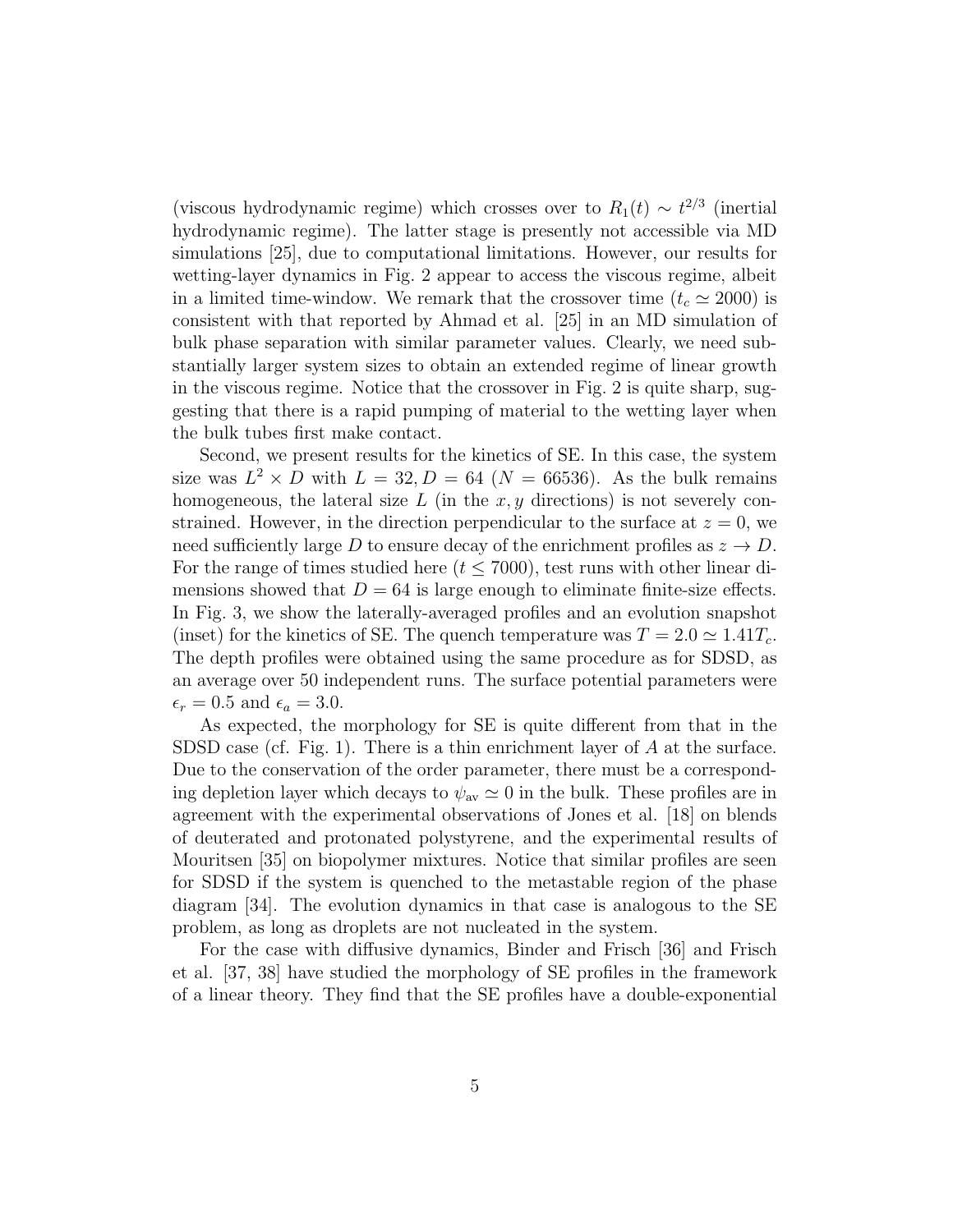form:

$$
\psi(z,t) \simeq B_-(t) e^{-z/\xi_-(t)} - B_+(t) e^{-z/\xi_+(t)},\tag{4}
$$

with amplitudes  $B_-(t), B_+(t) > 0$ . The quantities  $B_-(t)$  and  $\xi_-(t)$  rapidly saturate to their equilibrium values  $a_1$  and  $b_1$ , which depend on the surface potential. The other length scale  $\xi_{+}(t)$  grows diffusively with time, and  $B_{+}(t)$ shows a corresponding decay:

$$
B_+(t) \simeq a_2 t^{-1/2}, \qquad \xi_+(t) \simeq b_2 t^{1/2}.
$$
 (5)

The conservation constraint requires that  $B_-\xi_- = B_+\xi_+$ . In Fig. 3, we see that the double-exponential function in Eq. (4) describes the SE profiles very well.

What about the parameters of the double-exponential profile? As for the diffusive case, we find that  $B_-\$  and  $\xi_-\$  rapidly saturate to their equilibrium values and may be treated as static quantities. The growing length scale is  $\xi_{+}(t)$  – we plot  $\xi_{+}$  vs. t for different surface field strengths in Fig. 4(a). The early-time dynamics is consistent with diffusive growth  $(\xi_+ \sim t^{1/2})$ , but again there is a crossover at  $t \sim t_c$  to a hydrodynamic regime  $(\xi_+ \sim t)$ . The crossover is also seen in the thickness of the SE layer. For the profile in Eq. (4), the zero is located at  $Z_0(t) \simeq \xi_- \ln(B_-/B_+)$ . Thus, we expect  $Z_0(t) \sim \ln t$  in both the time-regimes of Fig. 4(a), but the slope should be steeper for  $t > t_c$ . This is precisely the behavior seen in Fig. 4(b), where we plot our MD results for  $Z_0(t)$  vs. t on a log-linear scale. This confirms that there is a crossover in the growth exponent from the diffusive regime  $(\theta \simeq 0.5)$  to the hydrodynamic regime  $(\theta \simeq 1.0)$ .

To understand the crossover in Fig. 4, consider the dimensionless evolution equation for the order parameter in the presence of a fluid velocity field  $\vec{v}(\vec{r}, t)$  [21, 22]:

$$
\frac{\partial}{\partial t}\psi(\vec{r},t) = \nabla^2 \mu - \vec{v} \cdot \vec{\nabla}\psi,\tag{6}
$$

where the chemical potential (for  $T > T_c$ ) is  $\mu = \psi + \psi^3 - (1/2)\nabla^2 \psi$ . For the SE problem, the system is homogeneous in the directions parallel to the surface. Thus, we set  $\psi(\vec{r}, t) \simeq \psi(z, t)$  and  $v_z(\vec{r}, t) \simeq v_z(z, t)$ . Then, Eq. (6) becomes

$$
\frac{\partial}{\partial t}\psi(z,t) = \frac{\partial^2 \mu}{\partial z^2} - v_z \frac{\partial \psi}{\partial z}.
$$
\n(7)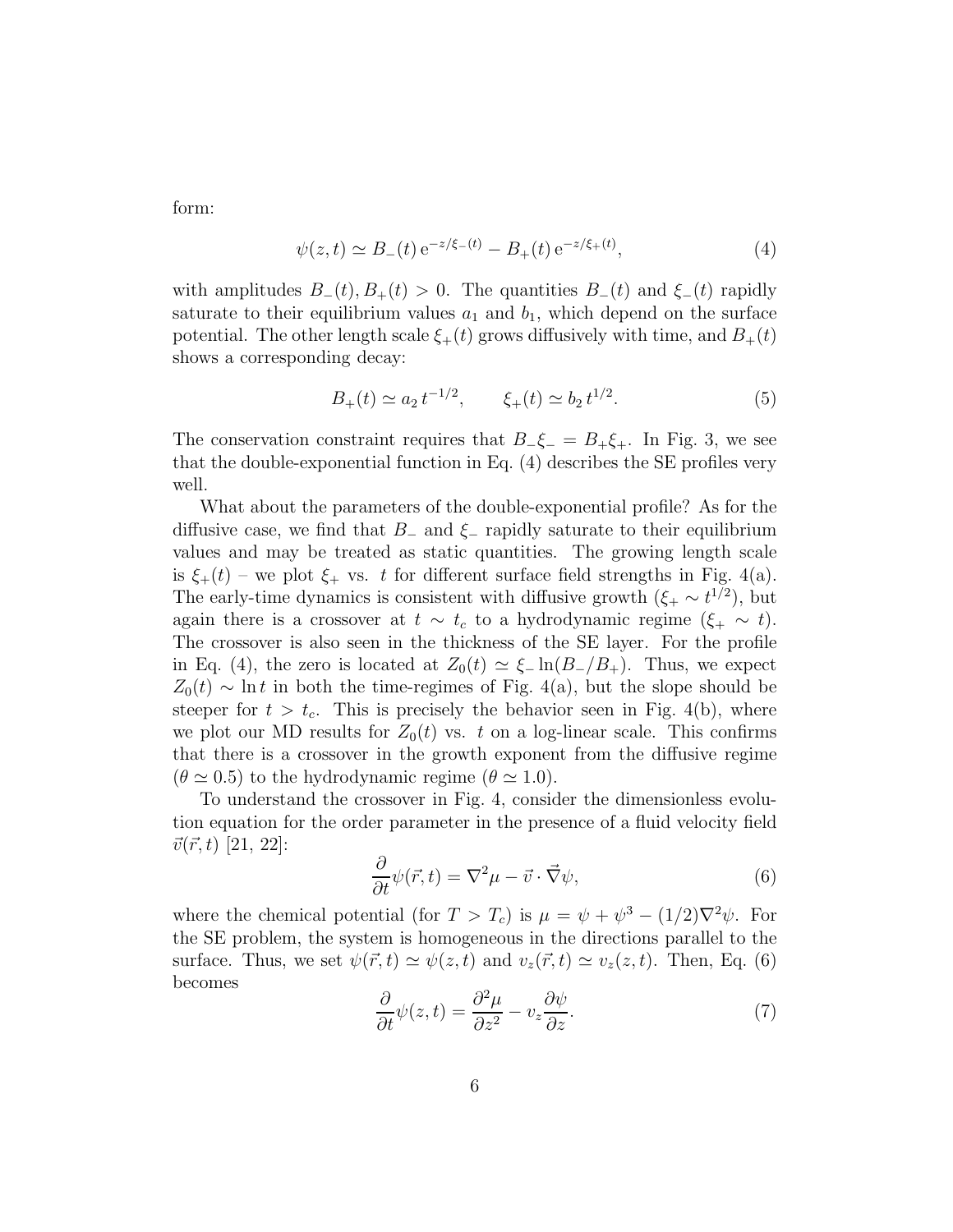We use the functional form of  $\psi(z,t)$  in Eq. (4) to estimate the dominant contribution to the various terms in Eq. (7) at  $z \sim O(\xi_+)$ , i.e., far from the surface [39]. We have

$$
\frac{\partial \psi}{\partial t} \sim \frac{1}{\xi_+^2} \frac{d\xi_+}{dt}, \qquad \frac{\partial^2 \mu}{\partial z^2} \sim \frac{1}{\xi_+^3}, \qquad v_z \frac{\partial \psi}{\partial z} \sim \frac{v_z}{\xi_+^2}.\tag{8}
$$

For  $T > T_c$ , the bulk is homogeneous and there is no large-scale structure formation in the composition or velocity fields. As the system is incompressible, the velocity field obeys  $\vec{\nabla} \cdot \vec{v} = 0$  or  $\partial v_z/\partial z = 0$  in the laterally homogeneous case, so that  $v_z \sim$  constant. Notice that  $v_z < 0$  as there is a net current of the preferred component A towards the enrichment layer. This current is dissipated at the surface by the formation of locally inhomogeneous structures. At early times, the diffusive term in Eq. (7) dominates, yielding  $\xi_+ \sim t^{1/2}$ . At late times, the convective term in Eq. (7) is dominant, giving a crossover to  $\xi_+ \sim v_z t$ . The precise dependence of the crossover time on various physical parameters can be estimated by considering the dimensional version of Eq. (6) in conjunction with the Navier-Stokes equation for the velocity field [21, 22].

In summary, we have presented comprehensive MD results for the kinetics of SDSD and SE in binary mixtures at wetting surfaces. Both the SDSD wetting layer and the SE layer show a crossover from a diffusive regime (with  $R_1 \sim t^{1/3}$  and  $\xi_+ \sim t^{1/2}$ ) to a hydrodynamic regime (with  $R_1 \sim t$  and  $\xi_+ \sim t$ ). These crossovers can be understood by simple phenomenological arguments. Our MD results are of great experimental relevance as most studies of these problems are done on polymer or fluid mixtures. We hope that our results in this paper will provoke fresh experimental interest in this problem, and our theoretical results will be subjected to experimental confirmation.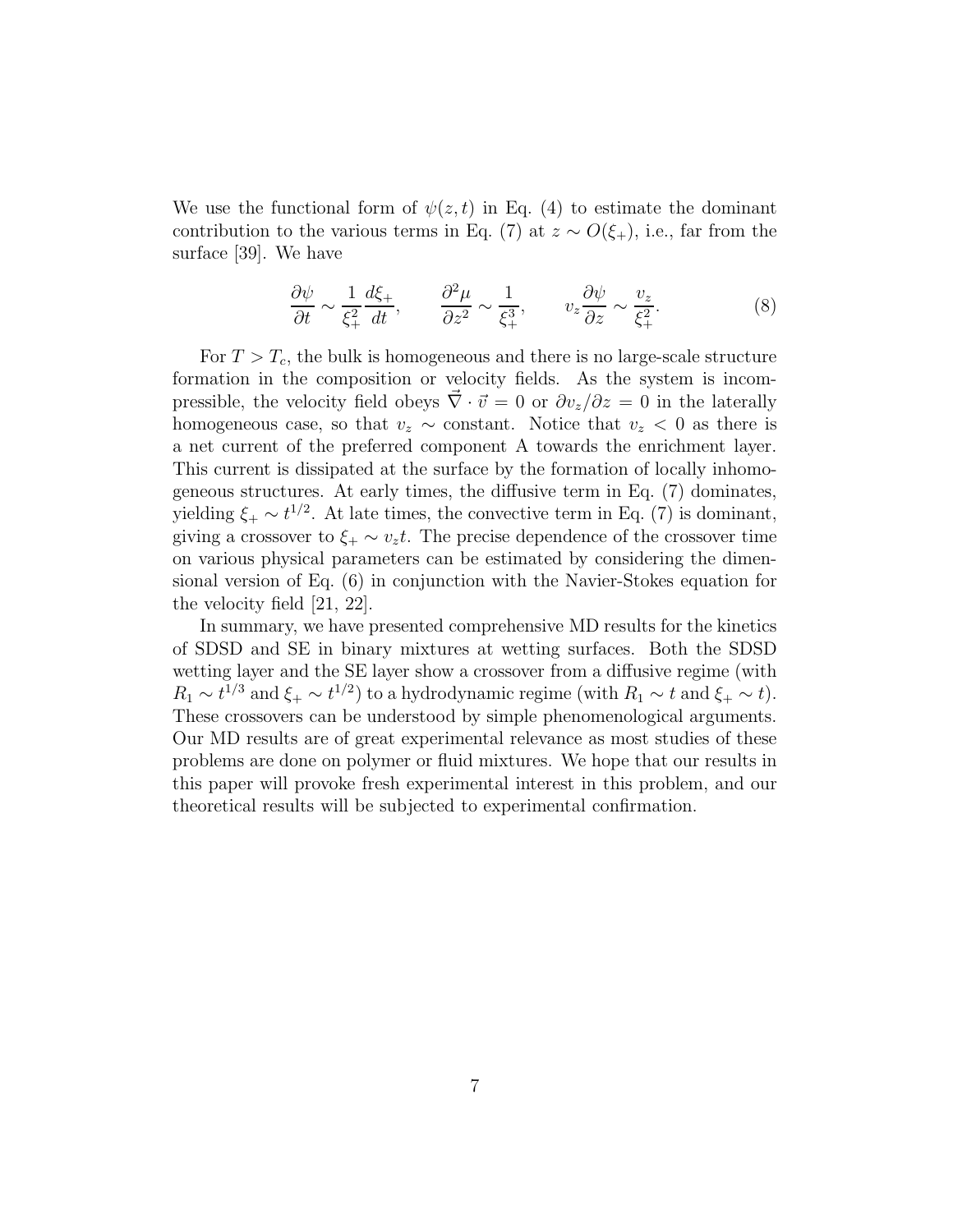## References

- [1] R. A. L. Jones, L. J. Norton, E. J. Kramer, F. S. Bates, and P. Wiltzius, Phys. Rev. Lett. 66, 1326 (1991).
- [2] G. Krausch, C.-A. Dai, E. J. Kramer, and F. S. Bates, Phys. Rev. Lett. 71, 3669 (1993).
- [3] J. Liu, X. Wu, W. N. Lennard, and D. Landheer, Phys. Rev. B 80, 041403 (2009).
- [4] C.-H. Wang, P. Chen, and C.-Y. D. Lu, Phys. Rev. E **81**, 061501 (2010).
- [5] G. Krausch, Mater. Sci. Eng. Rep. R14, 1 (1995); M. Geoghegan and G. Krausch, Prog. Polym. Sci. 28, 261 (2003).
- [6] S. Puri and H. L. Frisch, J. Phys.: Condens. Matter 9, 2109 (1997).
- [7] S. Puri, J. Phys.: Condens. Matter 17, R101 (2005).
- [8] S. K. Das, S. Puri, J. Horbach, and K. Binder, Phys. Rev. E 72, 061603 (2005); Phys. Rev. E 73, 031604 (2006); Phys. Rev. Lett. 96, 016107  $(2006).$
- [9] L.-T. Yan and X. M. Xie, J. Chem. Phys. 128, 034901 (2008).
- [10] L.-T. Yan, J. Li, and X. M. Xie, J. Chem. Phys. 128, 224906 (2008).
- [11] K. Binder, S. Puri, S. K. Das, and J. Horbach, J. Stat. Phys. 138, 51 (2010).
- [12] J. W. Cahn, J. Chem. Phys. 66, 3667 (1977).
- [13] M. E. Fisher, J. Stat. Phys. 34, 667 (1984).
- [14] P. G. de Gennes, Rev. Mod. Phys. 57, 827 (1985).
- [15] S. Dietrich, in Phase Transitions and Critical Phenomena, edited by C. Domb and J. L. Lebowitz (Academic Press, London, 1988), Vol. 12, p. 1.
- [16] T. Young, Philos. Trans. R. Soc. London, Ser. A 95, 69 (1805).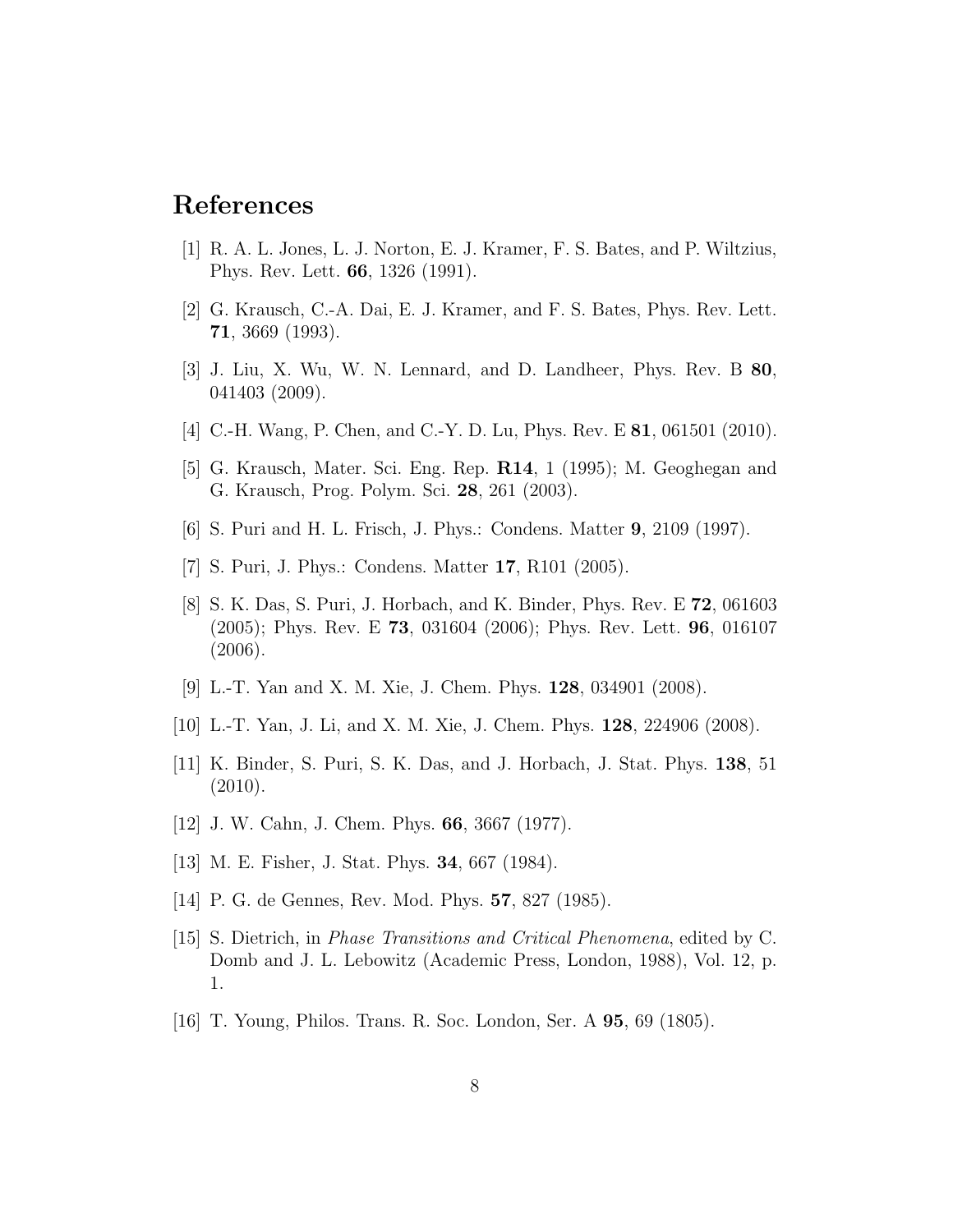- [17] Y. S. Lipatov, in Encyclopedia of Surface and Colloid Science, edited by P. Somasundaran and A. T. Hubbard (Taylor and Francis, New York, 2006).
- [18] R. A. L. Jones, E. J. Kramer, M. H. Rafailovich, J. Sokolov, and S. A. Schwarz, Phys. Rev. Lett. 62, 280 (1989).
- [19] M. Geoghegan, T. Nicolai, J. Penfold, and R. A. L. Jones, Macromolecules 30, 4220 (1997).
- [20] H. Wang, J. F. Douglas, S. K. Satija, R. J. Composto, and C. C. Han, Phys. Rev. E 67, 061801 (2003).
- [21] A. J. Bray, Adv. Phys. **43**, 357 (1994).
- [22] Kinetics of Phase Transitions, edited by S. Puri and V.K. Wadhawan (CRC Press, Boca Raton, Florida, 2009).
- [23] V. M. Kendon, M. E. Cates, I. Pagonabarraga, J.-C. Desplat, and P. Bladon, J. Fluid Mech. 440, 147 (2001).
- [24] A. J. Wagner and M. E. Cates, Europhys. Lett. 56, 556 (2001).
- [25] S. Ahmad, S. K. Das, and S. Puri, Phys. Rev. E 82, 040107 (2010).
- [26] S. Bastea, S. Puri, and J. L. Lebowitz, Phys. Rev. E 63, 041513 (2001).
- [27] H. Tanaka, J. Phys.: Condens. Matter 13, 4637 (2001).
- [28] S. K. Das, J. Horbach, and K. Binder, J. Chem. Phys. 119, 1547 (2003).
- [29] S. K. Das, J. Horbach, K. Binder, M. E. Fisher, and J. V. Sengers, J. Chem. Phys. 125, 024506 (2006).
- [30] S. K. Das, M. E. Fisher, J. V. Sengers, J. Horbach, and K. Binder, Phys. Rev. Lett. 97, 025702 (2006).
- [31] M. P. Allen and D. J. Tildesley, Computer Simulation of Liquids (Clarendon Press, Oxford, 1987).
- [32] Monte Carlo and Molecular Dynamics of Condensed Matter Systems, edited by K. Binder and G. Ciccotti (Italian Physical Society, Bologna, 1996).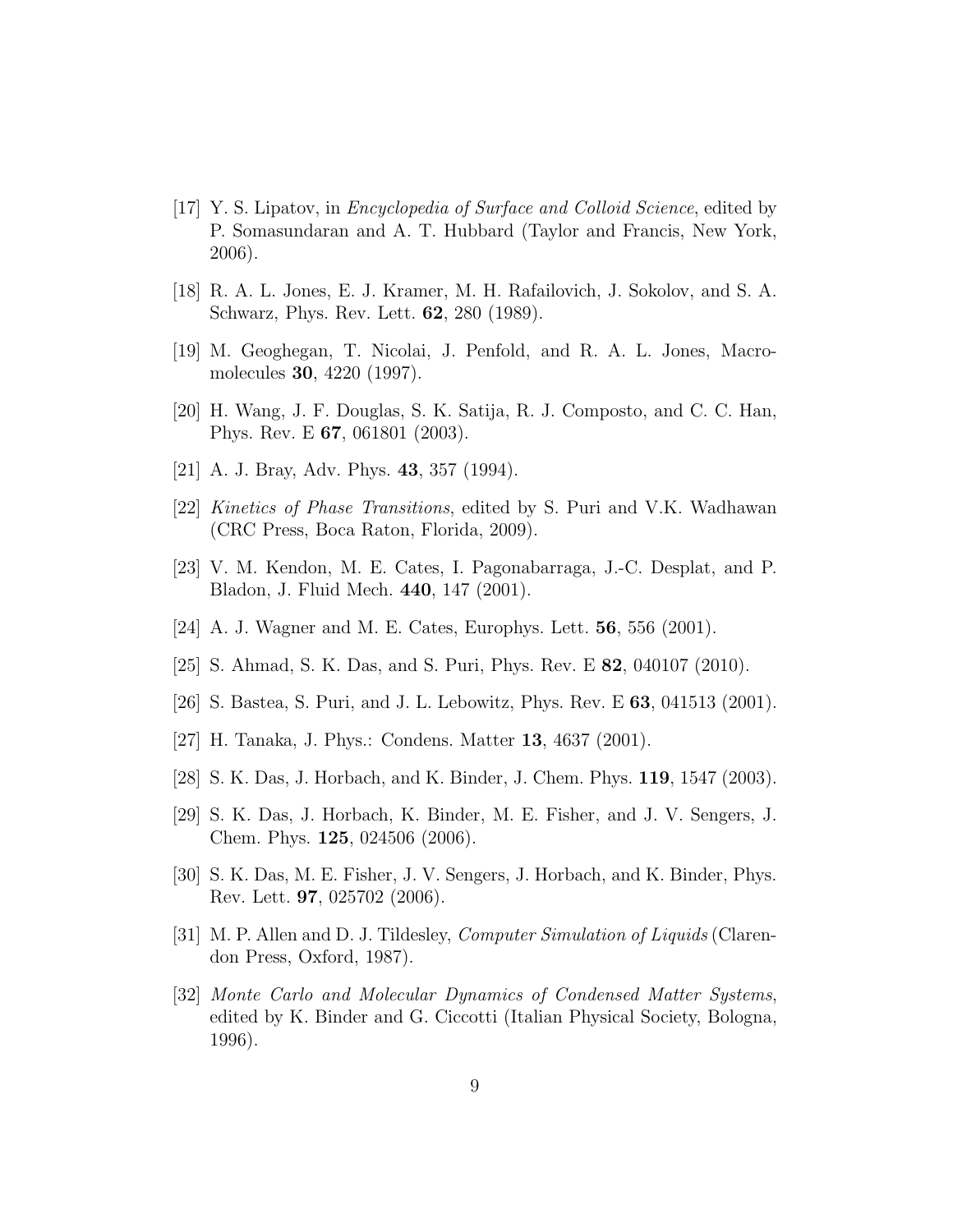- [33] S. K. Das and K. Binder, Europhys. Lett. (in press).
- [34] S. Puri and K. Binder, Phys. Rev. Lett. 86, 1797 (2001); Phys. Rev. E 66, 061602 (2002).
- [35] O. G. Mouritsen (private communication).
- [36] K. Binder and H. L. Frisch, Z. Phys. B 84, 403 (1991).
- [37] H. L. Frisch, S. Puri, and P. Nielaba, J. Chem. Phys. 110, 10514 (1999).
- [38] S. Puri and H. L. Frisch, J. Chem. Phys. 79, 5560 (1993).
- [39] P.K. Jaiswal, S. Puri and S.K. Das, J. Chem. Phys. 133, 154901 (2010).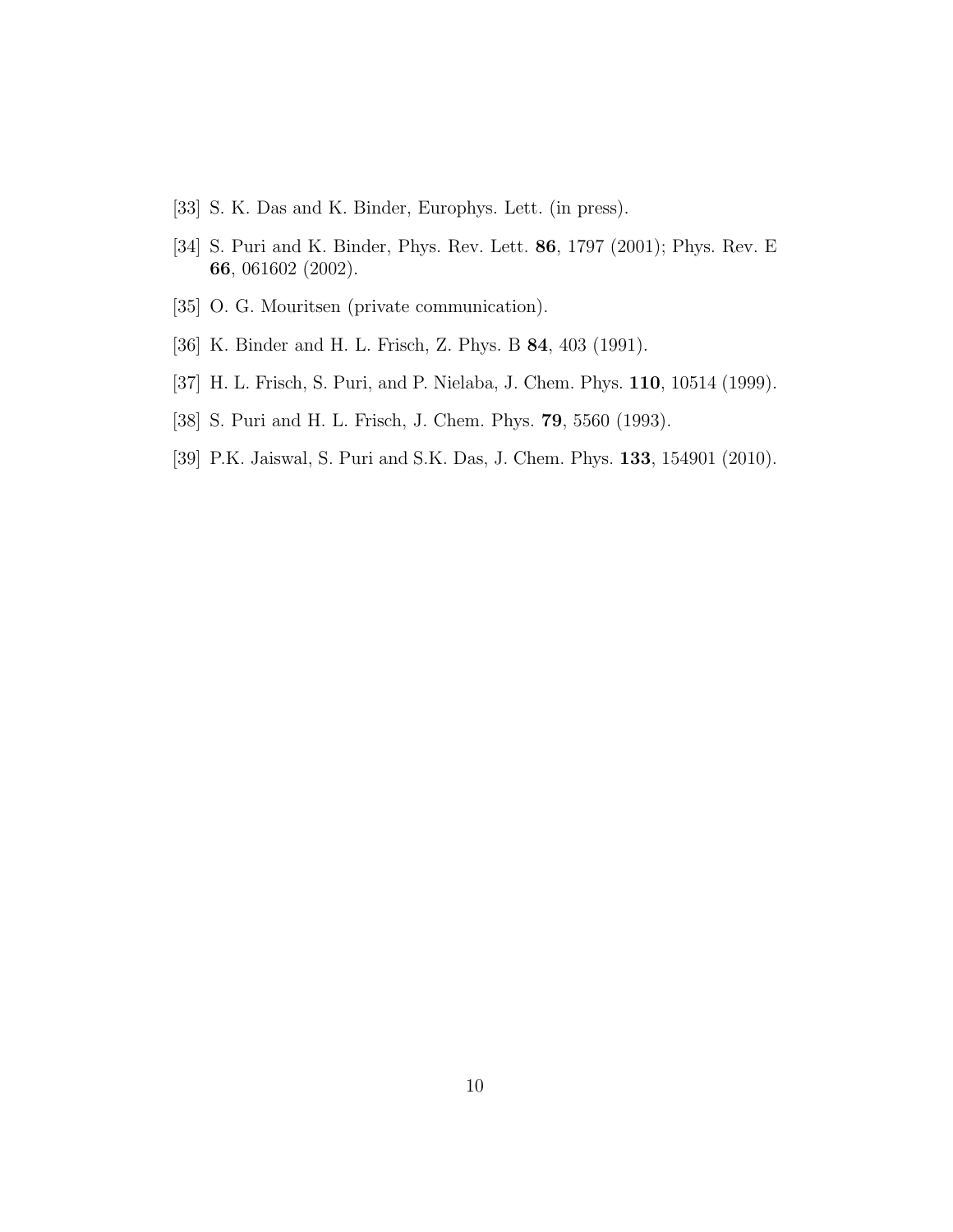

Figure 1: Kinetics of surface-directed spinodal decomposition (SDSD) in a binary (AB) Lennard-Jones (LJ) mixture. An impenetrable surface (located at  $z = 0$ ) attracts the A-particles. The surface field strengths are  $\epsilon_r =$  $0.5, \epsilon_a = 0.6$ , and the temperature is  $T = 1.0 \approx 0.7 T_c$ . The other simulation details are given in the text. Main figure: Laterally-averaged order parameter profiles  $[\psi_{av}(z, t)$  vs. z] at  $t = 350, 700, 2800$  MD units. Inset: Evolution snapshots at  $t = 700, 2800$ . The A-particles are marked gray and the Bparticles are marked black.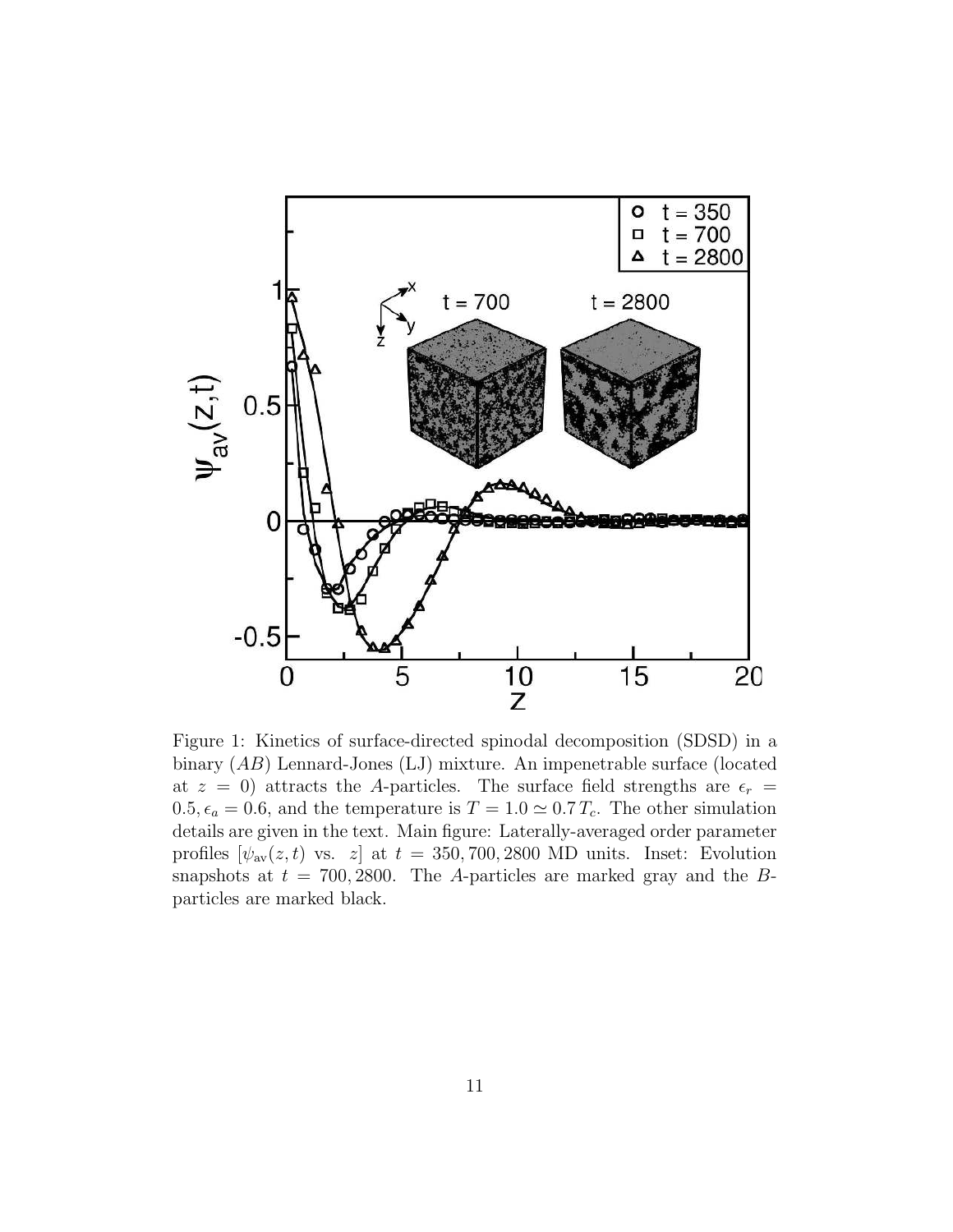

Figure 2: Time-dependence of the wetting-layer thickness  $[R_1(t)$  vs. t] of the SDSD profiles on a log-log scale. The straight lines have slope 1/3 (diffusive regime) and 1 (viscous hydrodynamic regime), respectively.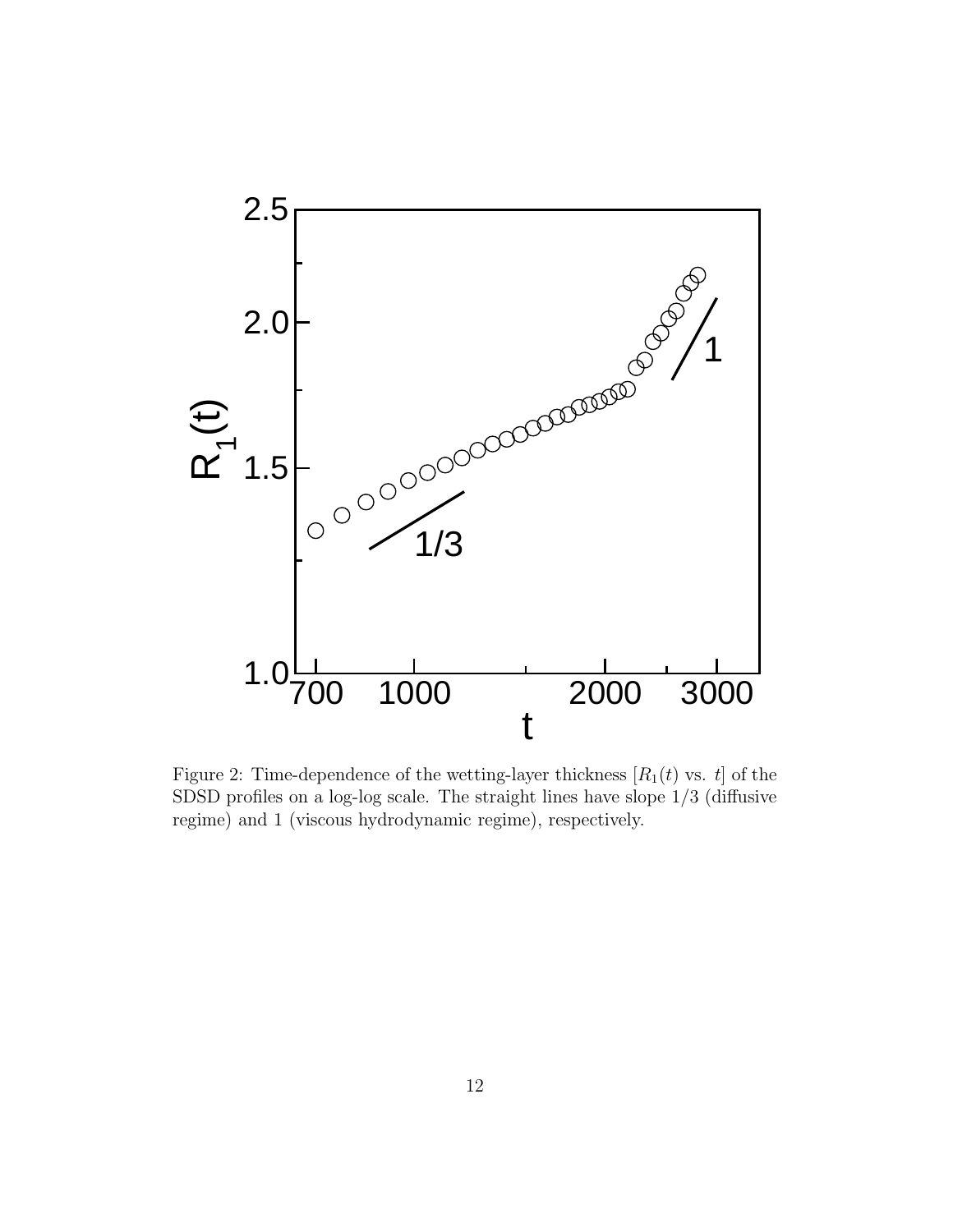

Figure 3: Kinetics of surface enrichment (SE) for an AB mixture in contact with a surface (located at  $z = 0$ ) which attracts the A-particles. We set  $\epsilon_r = 0.5, \epsilon_a = 3.0$ , and  $T = 2.0 \simeq 1.41 T_c$ . The other simulation details are provided in the text. Main figure: Plot of  $\psi_{av}(z, t)$  vs.  $z$  at  $t = 280, 1400, 7000$ MD units. The double-exponential fits for the SE profiles are shown as solid lines. Inset: Evolution snapshot at  $t = 7000$ . The A-particles are marked gray and the B-particles are marked black.